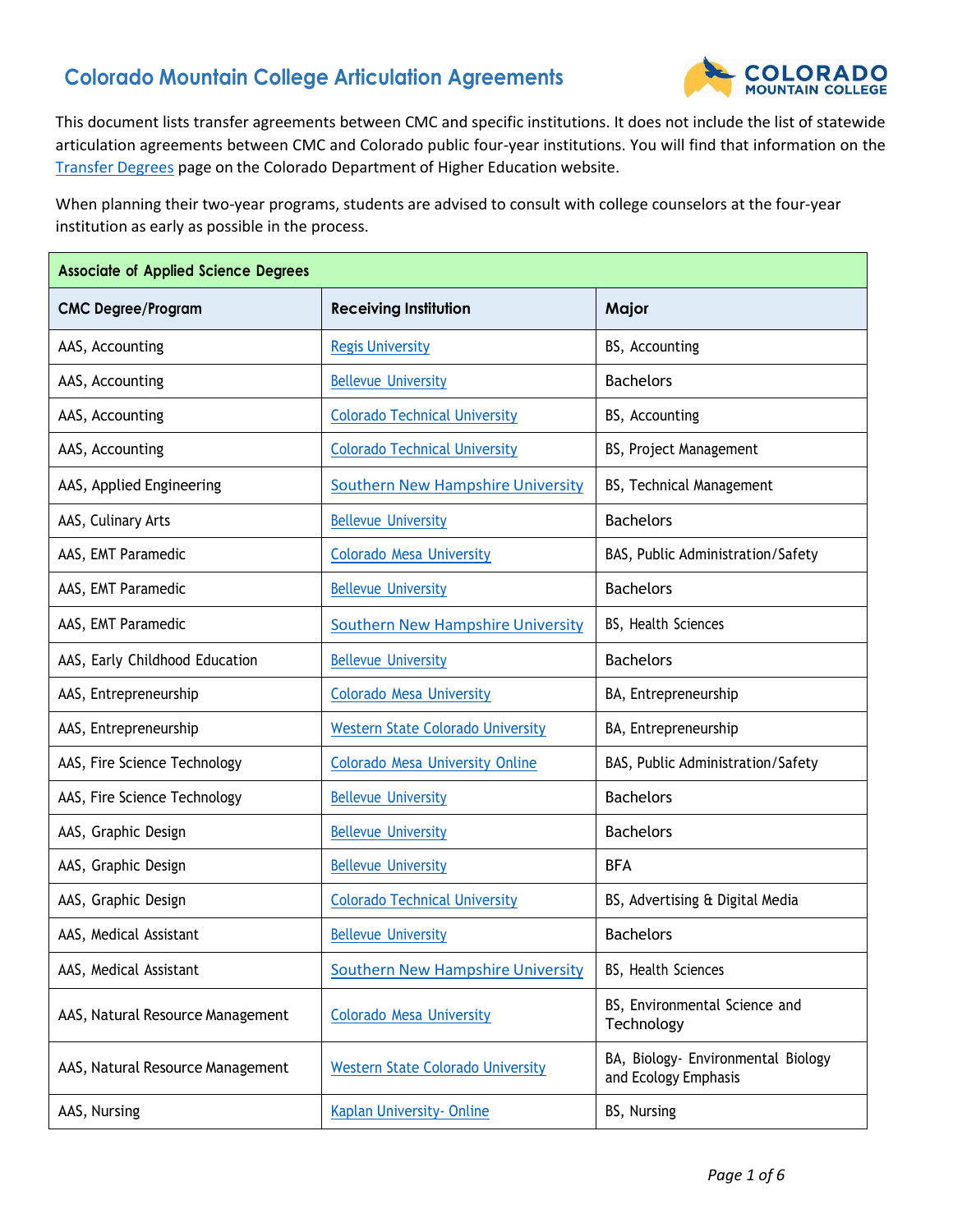| <b>Associate of Applied Science Degrees</b> |                                            |                                   |
|---------------------------------------------|--------------------------------------------|-----------------------------------|
| <b>CMC Degree/Program</b>                   | <b>Receiving Institution</b>               | Major                             |
| AAS, Nursing                                | <b>Western Governors University Online</b> | BS, Nursing                       |
| AAS, Nursing                                | <b>CSU Pueblo</b>                          | BSN (RN to BSN Option)            |
| AAS, Nursing                                | <b>Bellevue University</b>                 | <b>Bachelors</b>                  |
| AAS, Paralegal                              | Colorado Mesa University Online            | BAS, Public Administration/Safety |
| AAS, Paralegal                              | <b>Bellevue University</b>                 | <b>Bachelors</b>                  |
| AAS, Professional Photography               | <b>Bellevue University</b>                 | <b>Bachelors</b>                  |
| AAS, Professional Photography               | <b>Brooks Institute of Photography</b>     | BA, Photography                   |
| AAS, Resort Management                      | <b>Western State Colorado University</b>   | BA, Marketing                     |
| AAS, Resort Management                      | <b>Western State Colorado University</b>   | BA, Management                    |
| AAS, Resort Management                      | <b>Colorado Technical University</b>       | BS, Technology Management         |
| AAS, Resort Management                      | <b>Western State Colorado University</b>   | BA, Resort Management Emphasis    |
| AAS, Ski Area Operations                    | <b>Western State Colorado University</b>   | BA, Management                    |
| AAS, Ski & Snowboard Business               | <b>Colorado Technical University</b>       | BS, Technology Management         |
| AAS, Ski & Snowboard Business               | <b>Western State Colorado University</b>   | BA, Marketing                     |
| AAS, Veterinary Technology                  | <b>Southern New Hampshire University</b>   | BS, Health Sciences               |

| <b>Associate of General Studies Degrees</b> |                                                                |                                                                             |
|---------------------------------------------|----------------------------------------------------------------|-----------------------------------------------------------------------------|
| <b>CMC Degree/Program</b>                   | <b>Receiving Institution</b>                                   | Major                                                                       |
| AGS                                         | <b>Colorado Technical University</b>                           | BS, Advertising & Digital Media                                             |
| AGS                                         | <b>Colorado Technical University</b>                           | BS, Project Management                                                      |
| AGS                                         | <b>Colorado Technical University</b>                           | BS, Technology Management                                                   |
| AGS, Engineering (Alpine Campus)            | University of Colorado at Boulder<br>http://ecadw.colorado.edu | BS, Mechanical Engineering                                                  |
| AGS, Outdoor Recreation Leadership          | Western State Colorado University                              | BA, Recreation and Outdoor Education,<br><b>Outdoor Leadership Emphasis</b> |
| AGS, Criminal Justice                       | <b>Colorado Technical University</b>                           | BS, Criminal Justice                                                        |
| AGS with Automotive Electives               | <b>CSU Pueblo</b>                                              | BS, Automotive Industry Management                                          |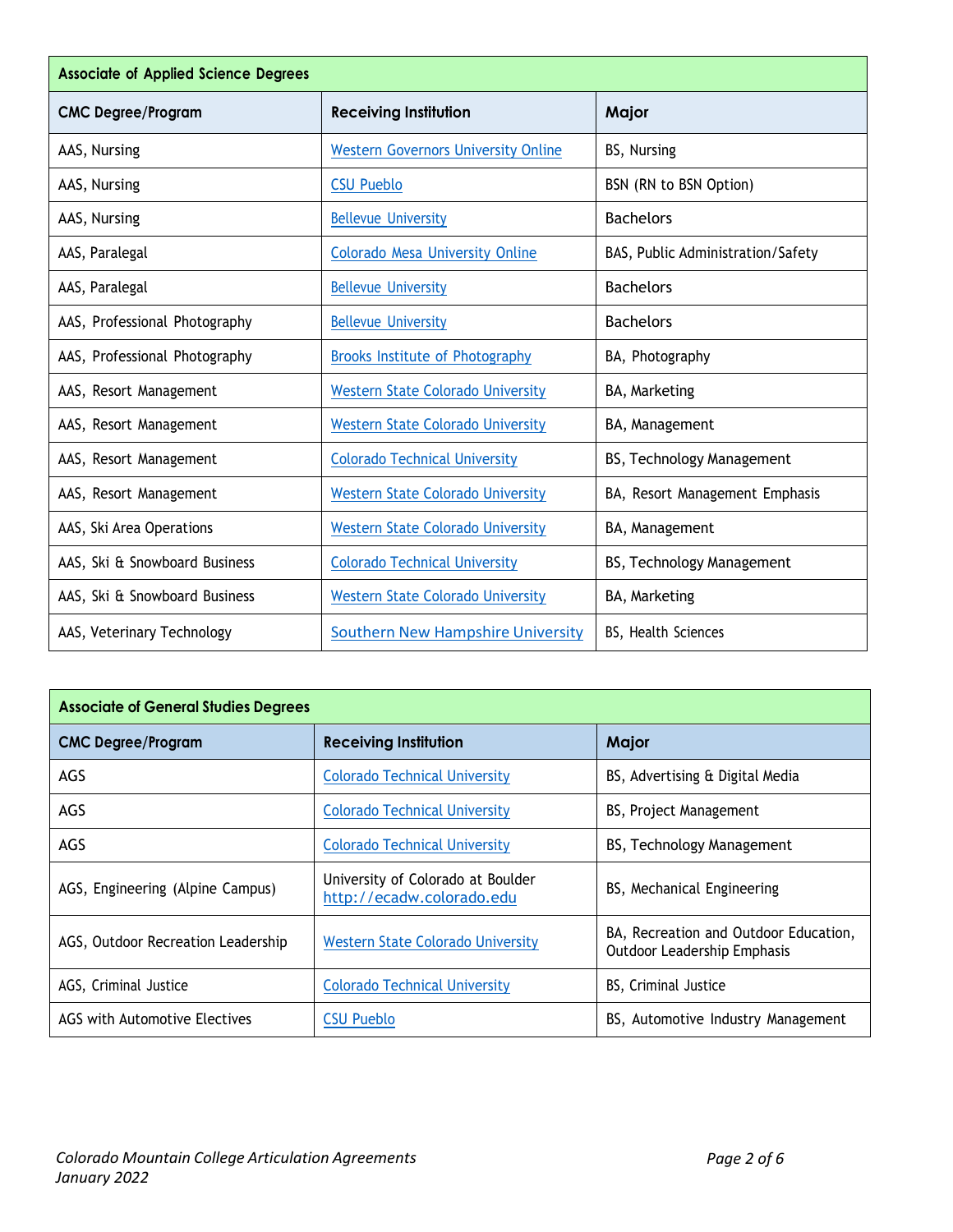| <b>Arts &amp; Sciences Degrees</b> |                                            |                                                                                                                                                                                                |
|------------------------------------|--------------------------------------------|------------------------------------------------------------------------------------------------------------------------------------------------------------------------------------------------|
| <b>CMC Degree/Program</b>          | <b>Receiving Institution</b>               | Major                                                                                                                                                                                          |
| AA                                 | <b>CSU Pueblo</b>                          | BS or BA, Sociology- Criminology<br>Emphasis                                                                                                                                                   |
| AA                                 | <b>CSU Pueblo</b>                          | BS or BA, Sociology- General Emphasis                                                                                                                                                          |
| AA                                 | <b>CSU Pueblo</b>                          | BS, Business Administration-<br>Accounting                                                                                                                                                     |
| AA                                 | <b>CSU Pueblo</b>                          | BS, Social Work                                                                                                                                                                                |
| AA                                 | <b>CSU Pueblo</b>                          | BA, Spanish (Secondary Modern<br>Languages Licensure)                                                                                                                                          |
| AA                                 | <b>CSU Pueblo</b>                          | BA, Spanish                                                                                                                                                                                    |
| AA                                 | <b>CSU Pueblo</b>                          | BS or BA, Psychology                                                                                                                                                                           |
| AA                                 | <b>CSU Pueblo</b>                          | BS, Political Science (Secondary<br>Education)                                                                                                                                                 |
| AA                                 | <b>CSU Pueblo</b>                          | BA, Music Education K-12<br>or BA, Music Performance Emphasis or<br>BA, Basic Music Emphasis                                                                                                   |
| AA                                 | <b>CSU Pueblo</b>                          | BA or BS, Mass Communications                                                                                                                                                                  |
| AA                                 | <b>CSU Pueblo</b>                          | BS, Liberal Studies                                                                                                                                                                            |
| AA                                 | <b>CSU Pueblo</b>                          | BA, Art or BA, K-12 Art Education                                                                                                                                                              |
| AA                                 | <b>CSU Pueblo</b>                          | BA, English or BA, Secondary Teaching<br>or BA, Creative Writing                                                                                                                               |
| AA                                 | <b>CSU Pueblo</b>                          | BS or BA, History<br>or BS or BA, Secondary Education<br>Emphasis                                                                                                                              |
| AA                                 | <b>Western Governors University Online</b> | BS, Information Technology                                                                                                                                                                     |
| AA                                 | <b>CSU Global</b>                          | For more info, click here                                                                                                                                                                      |
| AA, Business                       | <b>Western Governors University Online</b> | BS, Business Management<br>or BS, Human Resource Management<br>or BS, IT Management<br>or BS, Marketing Management<br>or BS, Business Professional Studies or<br>BS, Finance or BS, Accounting |
| AA, Business                       | <b>CSU Pueblo</b>                          | BS, Business Administration<br>(Management)                                                                                                                                                    |
| AA, Elementary Education           | <b>Western Governors University Online</b> | BA, Interdisciplinary Studies (K-8)                                                                                                                                                            |
| AA, Outdoor Education              | <b>CSU Pueblo</b>                          | BS, Recreation (Outdoor Leadership) or<br>BS, Recreation<br>(Community/Commercial)                                                                                                             |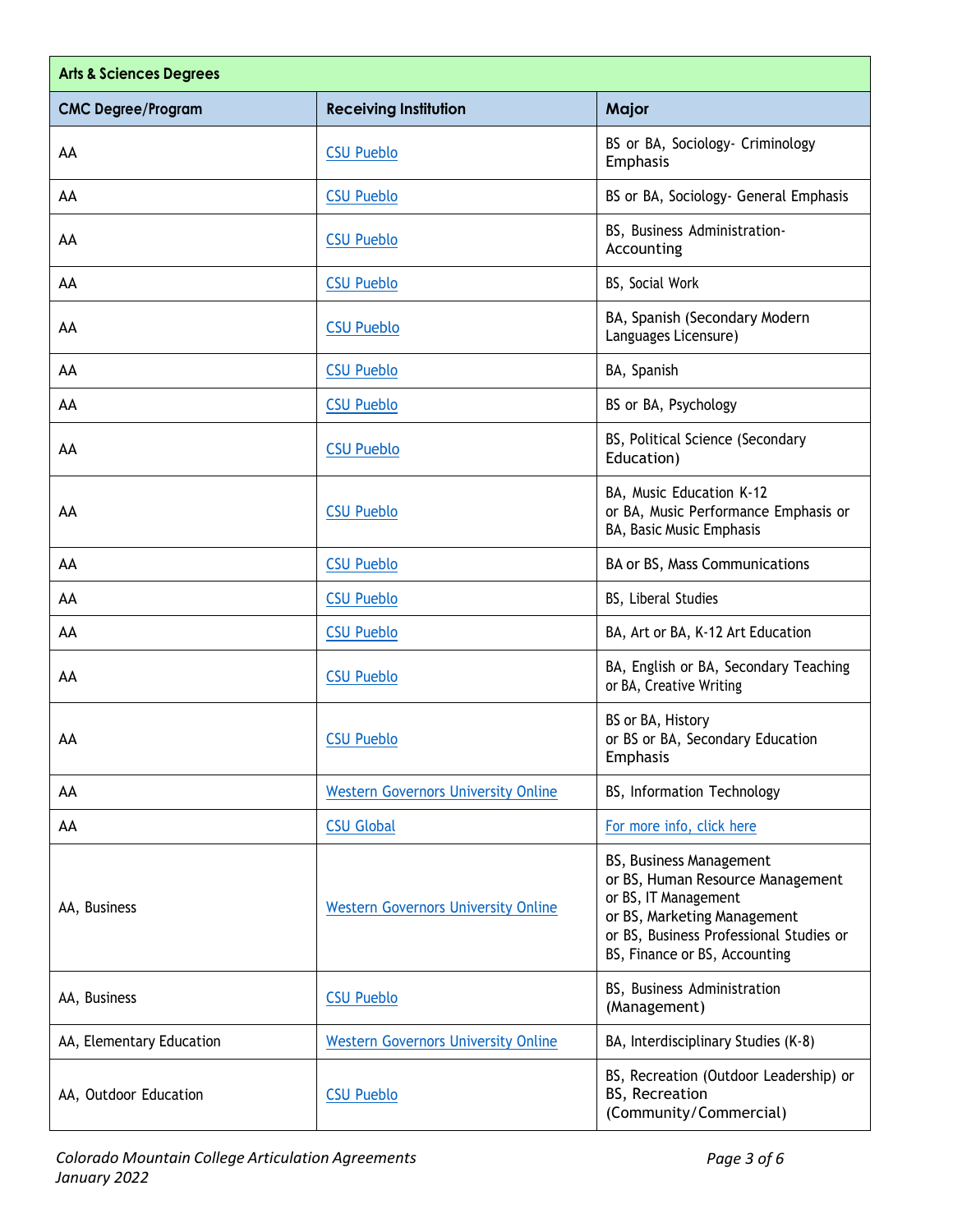| <b>Arts &amp; Sciences Degrees</b>               |                                                                                                                                                                                                                                                                                                                                                                                                                                             |                                                                               |
|--------------------------------------------------|---------------------------------------------------------------------------------------------------------------------------------------------------------------------------------------------------------------------------------------------------------------------------------------------------------------------------------------------------------------------------------------------------------------------------------------------|-------------------------------------------------------------------------------|
| <b>CMC Degree/Program</b>                        | <b>Receiving Institution</b>                                                                                                                                                                                                                                                                                                                                                                                                                | Major                                                                         |
| AA, AS, AA- Business                             | <b>Colorado Technical University</b>                                                                                                                                                                                                                                                                                                                                                                                                        | BS, Project Management                                                        |
| AA, AS, AA- Business                             | <b>Colorado Technical University</b>                                                                                                                                                                                                                                                                                                                                                                                                        | BS, Technology Management                                                     |
| AA, AS, AA- Visual Arts                          | <b>Colorado Technical University</b>                                                                                                                                                                                                                                                                                                                                                                                                        | BS, Advertising & Digital Media Design                                        |
| AA, AS, AGS                                      | <b>Colorado Technical University</b>                                                                                                                                                                                                                                                                                                                                                                                                        | BS, Criminal Justice                                                          |
| AA, Business                                     | <b>Colorado Technical University</b>                                                                                                                                                                                                                                                                                                                                                                                                        | BS, Business Administration                                                   |
| AA, Business                                     | <b>Regis University</b>                                                                                                                                                                                                                                                                                                                                                                                                                     | BS, Business Administration                                                   |
| AA, Business                                     | <b>Regis University</b>                                                                                                                                                                                                                                                                                                                                                                                                                     | BS, Finance                                                                   |
| AA, Business                                     | <b>Regis University</b>                                                                                                                                                                                                                                                                                                                                                                                                                     | BS, Marketing                                                                 |
| AA, Business                                     | <b>CSU Pueblo</b>                                                                                                                                                                                                                                                                                                                                                                                                                           | BS, Business Administration<br>(Economics)                                    |
| AA, Business- Statewide Agreement                | Adams State College,<br><b>Colorado State University</b><br><b>Fort Lewis College</b><br><b>Colorado Mesa University</b>                                                                                                                                                                                                                                                                                                                    | *contact receiving institution for<br><b>Bachelor Degree requirements</b>     |
| AA, Early Childhood Education                    | Adams State College,<br><b>Colorado State University</b><br><b>Fort Lewis College</b><br><b>Colorado Mesa University</b>                                                                                                                                                                                                                                                                                                                    | *contact receiving institution for<br>Bachelor Degree requirements            |
| AA, Elementary Education                         | <b>Colorado Mesa University</b>                                                                                                                                                                                                                                                                                                                                                                                                             | BS, Elementary Education                                                      |
| AA, Elementary Education- Statewide<br>Agreement | <b>Adams State College,</b><br><b>Colorado State University at</b><br>Pueblo, Fort Lewis College,<br>Colorado Mesa University,<br>Metropolitan State University of<br>Denver, University of Colorado at<br>Boulder, University of Colorado at<br>Colorado Springs, University of<br>Colorado at Denver, University of<br>Northern Colorado,<br><b>Western State Colorado University</b><br>Transfer Guides:<br>http://highered.colorado.gov | *contact receiving institution for<br>Bachelor Degree requirements            |
| AA, Outdoor Education                            | <b>Western State Colorado University</b>                                                                                                                                                                                                                                                                                                                                                                                                    | BA, Recreation & Outdoor Education-<br><b>Outdoor Environmental Education</b> |
| AA, Outdoor Education                            | Northern Vermont University (NVU)                                                                                                                                                                                                                                                                                                                                                                                                           | BS, Outdoor Education, Leadership<br>and Tourism                              |
| AA, AS                                           | <b>Colorado Technical University</b>                                                                                                                                                                                                                                                                                                                                                                                                        | Bachelor of Science in Criminal Justice                                       |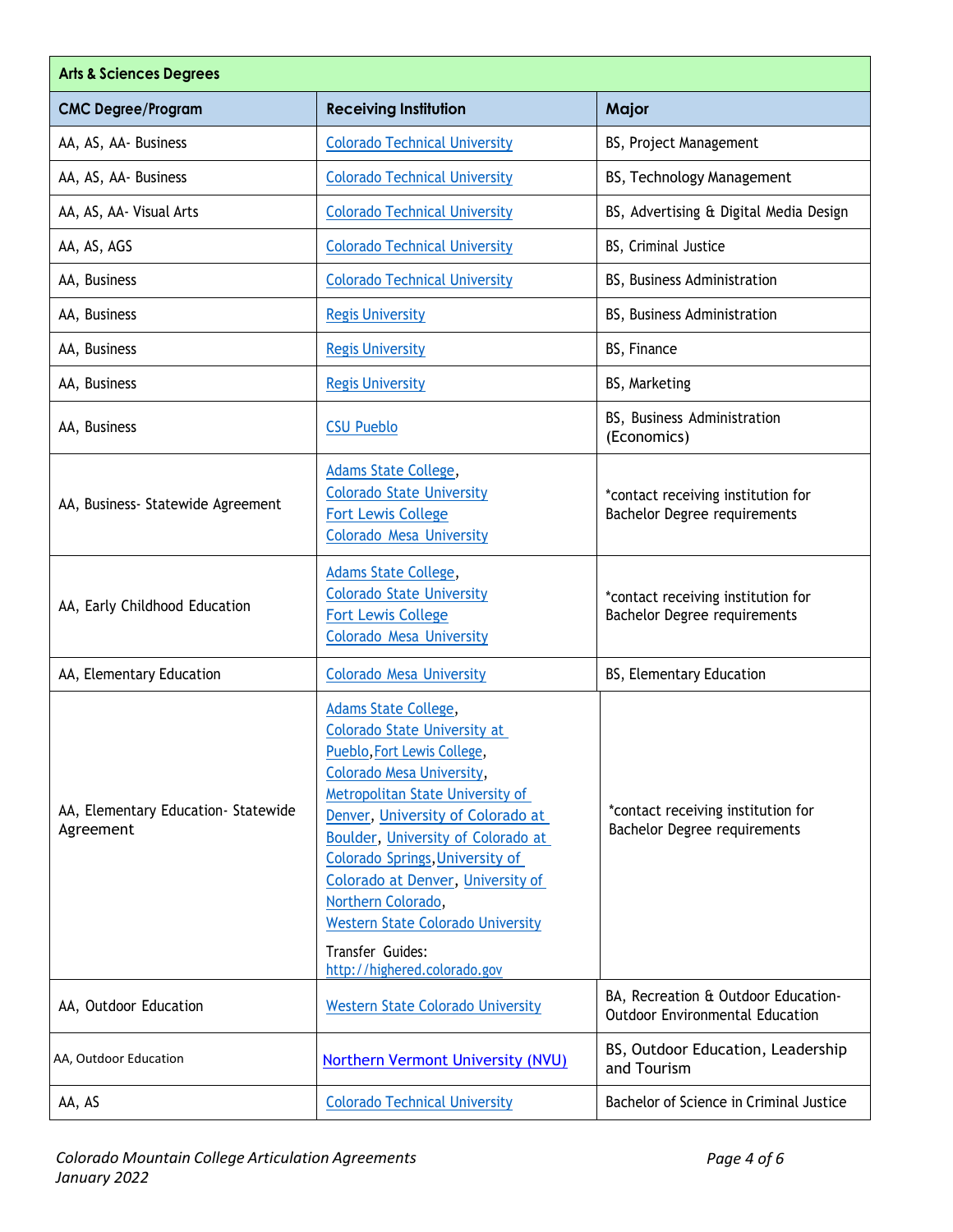| AA, AS | <b>Bellevue University</b>         | BA, BFA, BS                                                                                        |
|--------|------------------------------------|----------------------------------------------------------------------------------------------------|
| AA, AS | <b>Kaplan University Online</b>    | "Advanced Start" Baccalaureate option-<br>Completion of: AA, AS, AGS, AAS, (see<br>Kaplan catalog) |
| AS     | <b>Western Colorado University</b> | BS, MS, Clinical Exercise Physiology<br>(with HAEP $3+2$ )                                         |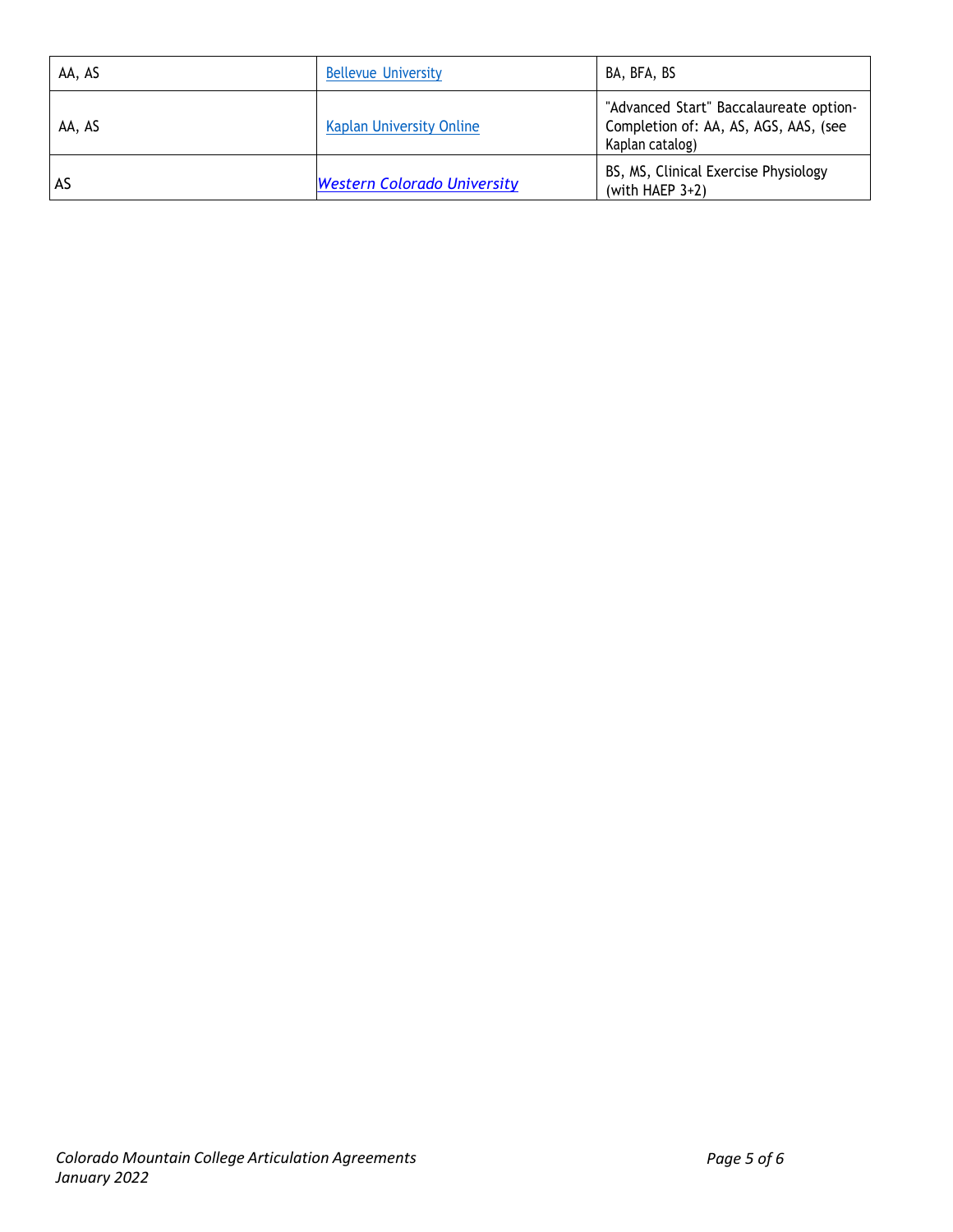| <b>Arts &amp; Sciences Degrees</b> |                                                                                                                                                           |                                      |                                                                                                                                                                                 |  |
|------------------------------------|-----------------------------------------------------------------------------------------------------------------------------------------------------------|--------------------------------------|---------------------------------------------------------------------------------------------------------------------------------------------------------------------------------|--|
| <b>CMC Degree/Program</b>          | <b>Receiving Institution</b>                                                                                                                              |                                      | Major                                                                                                                                                                           |  |
| AA, AS                             | <b>Statewide Articulation Agreements</b>                                                                                                                  |                                      | *contact receiving institution for<br>Bachelor Degree requirements                                                                                                              |  |
| AA, AS, AGS                        | <b>Southern New Hampshire University</b>                                                                                                                  |                                      | BA, Communications                                                                                                                                                              |  |
| AA, AS, AGS                        | <b>Southern New Hampshire University</b>                                                                                                                  |                                      | BA, General Studies                                                                                                                                                             |  |
| AA, AS, AGS                        | <b>Southern New Hampshire University</b>                                                                                                                  |                                      | BA, Psychology                                                                                                                                                                  |  |
| AA or AS, Science                  | <b>Regis University</b>                                                                                                                                   |                                      | BS, Computer Science                                                                                                                                                            |  |
| AA or AS, Science                  | <b>Regis University</b>                                                                                                                                   |                                      | BS, Computer Information Systems                                                                                                                                                |  |
| AA or AS, Science                  | <b>Regis University</b>                                                                                                                                   |                                      | BS, Computer Networking                                                                                                                                                         |  |
| AA or AS, Science                  | <b>Regis University</b>                                                                                                                                   |                                      | BS, Public Administration                                                                                                                                                       |  |
| AA or AS, Science                  | <b>Regis University</b>                                                                                                                                   |                                      | BS, Business Technology Management                                                                                                                                              |  |
| AA or AS, Science                  | <b>Regis University</b>                                                                                                                                   |                                      | BS, Criminology                                                                                                                                                                 |  |
| AA or AS, Science                  | <b>Regis University</b>                                                                                                                                   |                                      | BA, Communication                                                                                                                                                               |  |
| AS                                 | <b>CSU Pueblo</b>                                                                                                                                         |                                      | BS, Physical Science (Secondary Emphasis)                                                                                                                                       |  |
| AS                                 | BS, Physics (Secondary<br>Education Emphasis) or<br><b>CSU Pueblo</b><br>(Engineering Emphasis)<br>or (General<br>Physics<br>Emphasis) or<br>(Biophysics) |                                      | or (Chemical Physics Emphasis)                                                                                                                                                  |  |
| AS                                 | <b>CSU Pueblo</b>                                                                                                                                         |                                      | BS, Mathematics/Physics (Double Major)                                                                                                                                          |  |
| AS                                 | <b>CSU Pueblo</b>                                                                                                                                         |                                      | BS, Mathematics (Secondary<br>Certificate Emphasis) or (General<br>Math Emphasis)                                                                                               |  |
| AS                                 | <b>CSU Pueblo</b>                                                                                                                                         |                                      | BS, Biology (Basic Emphasis<br>or (Cellular &<br>Molecular<br>Emphasis) or<br>(Secondary<br>Certification)<br>or (Environmental<br>Biosciences Emphasis) or<br>(Bioinformatics) |  |
| AS                                 | <b>CSU Pueblo</b>                                                                                                                                         | BS, Biology/Chemistry (Double Major) |                                                                                                                                                                                 |  |
| AS                                 | <b>CSU Pueblo</b>                                                                                                                                         |                                      | BS, Industrial Engineering                                                                                                                                                      |  |